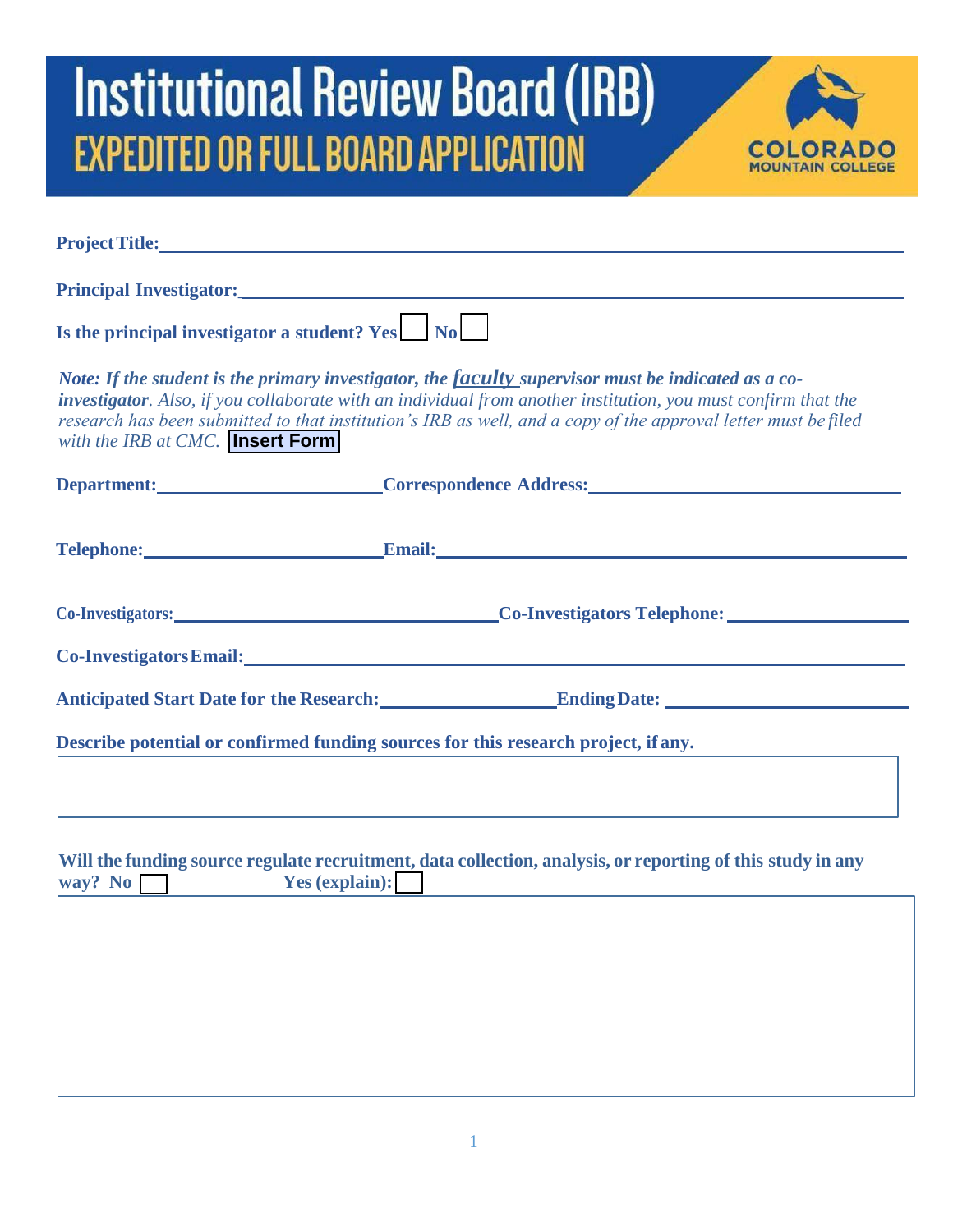

### **Discerning the Type of Review: Expedited or Full Board?**

The expedited subset or full committee will be asked to review your application, depending upon the nature and circumstances of your research. CHECK all of those that apply to your research.

#### EXPEDITED REVIEW

- Surveys or interviews that are considered minimal risk; these would include data collection strategies where identifiers may initially be required but are separated from the data and remain confidential in the analysis and report.
- Research on individual or group behavior or characteristics of individuals, such as studies of perception, cognition, game theory, or test development, where the investigator does not manipulate subjects' behavior and the research will not involve stress to the subjects and confidentiality is maintained.
- Deception that does not involve more than minimal risk to subjects; this means that the deception is predicted to cause no more than minimal discomfort after debriefing; the deception is designed to distract but does not significantly misrepresent the research.
- $\overline{\phantom{a}}$ Performance of non-invasive tests or procedures or recording of data from subjects 18 years of age or older using noninvasive procedures.
- $\overline{\phantom{a}}$ Collection of blood samples by finger stick or venipuncture by trained personnel, in amounts not exceeding 450 ml in an 8-week period and no more often than two times per week, from subjects 18 years of age or older and who are in good health and not pregnant.
- $\Box$ Performance of moderate exercise by health volunteers or vigorous activity by physically trained individuals if appropriately screened by a physician or nurse practitioner prior to participation.
- $\mathbb{R}^2$ Research using existing data, documents, records, pathological specimens, or diagnostic specimens.
	- Other (specify):

#### FULL REVIEW

- Research involving data collection methods where the subject matter or circumstances could place subjects at risk of civil/criminal liability or damage their financial status, employability, insurability, or reputation if data was disclosed to others (for example, studying alcohol intake by minors).
- Research considered sensitive in nature, such as that involving sexuality, sexually transmitted disease, HIV, pregnancy, drug/alcohol abuse, and physical/sexual abuse.

Research involving vulnerable populations including children (defined as those less than 18 years of age), pregnant women, economically disadvantaged persons, and mentally disabled persons.

- Research that involves invasive procedures, deception placing subjects at greater than minimal risk (such as instilling the belief that there will be a potential harm to self or others), or stress greater than that ordinarily encountered in daily life or during the performance of routine physical or psychological examinations.
- Research inducing physical pain, discomfort, or potential injury from procedures or drugs. Other (specify):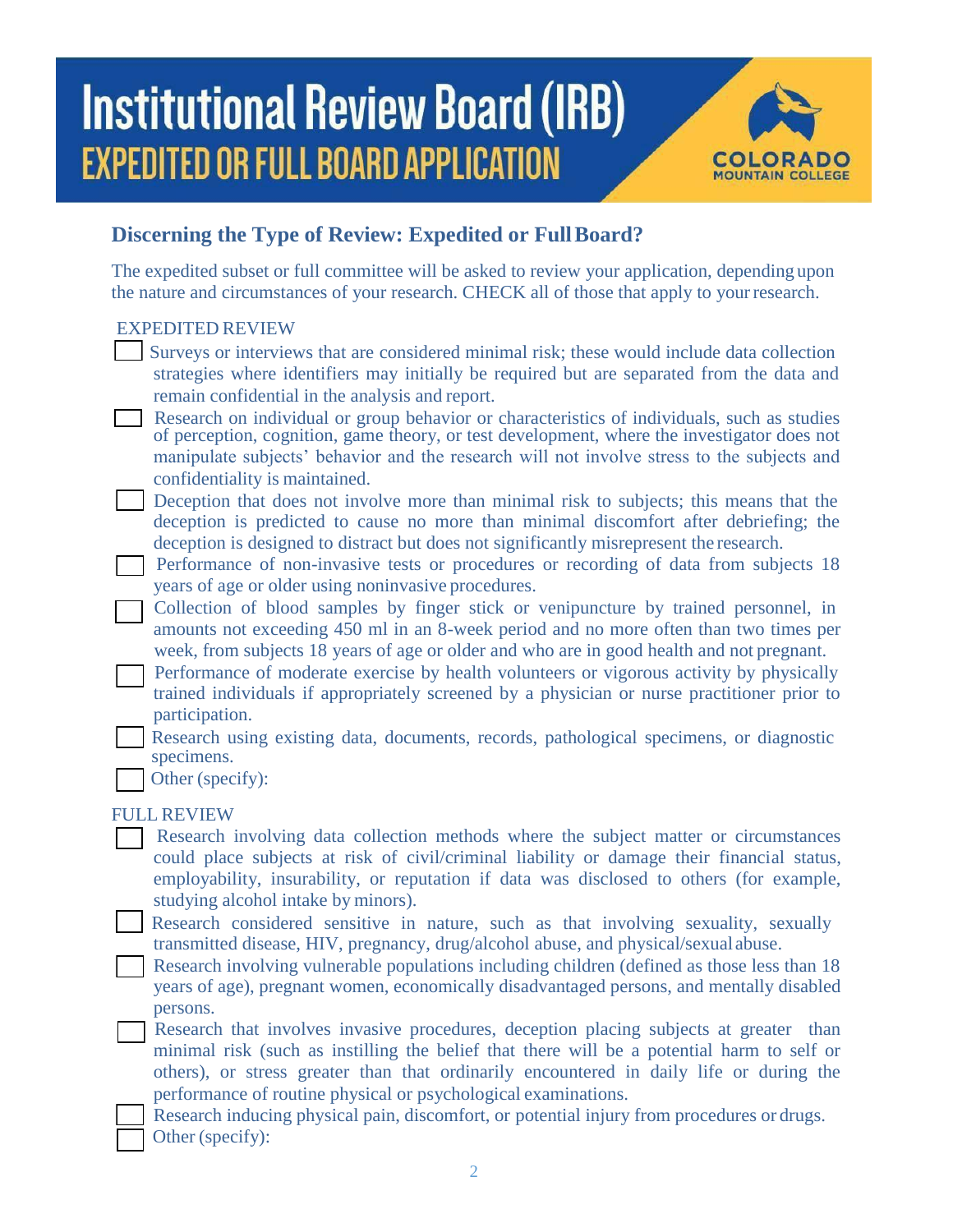

#### **Project Description**

**Note:** *Federal rules require that the IRB include individuals with varied backgrounds and education. Therefore, this section is to be written in clear and simple language using terms understandable across disciplines.*

1. Briefly summarize the proposed research and its significance. Include explanations of the following:

- Research questions/hypothesis
- Research design, including independent/dependent variables, if appropriate
- Relevant theory

### **Subject Population**

**Note:** *Applications should include, where feasible and appropriate, women as well as men and minorities in the study of populations for all clinical and research efforts. If women and minorities are not to be included, a clear rationale for their exclusion should be provided below.*

2. How many subjects will participate in the research? Who will the subjects be?

- 3. What are the ages of the potential subjects? (Check all that apply)
	- 0-7 (requires legally authorized representative, i.e. parent/guardian informed consent form)
	- 8-17 (requires minor assent form and legally authorized representative informed consent form)
	- 18+ (requires informed consent form)
- 4. Some populations are considered "vulnerable" to coercion or undue influence. Will any of these populations be invited to participate in the research? (Check all that apply.)

| Children (under age 18)                              |
|------------------------------------------------------|
| Prisoners                                            |
| Pregnant women                                       |
| Mentally disabled individuals                        |
| Elderly individuals (over age 65)                    |
| Non-English speakers                                 |
| Economically/educationally disadvantaged individuals |
| No vulnerable populations                            |

5. Provide rationale for using these vulnerable populations and detail the safeguards that will be included in the research to protect their rights and welfare.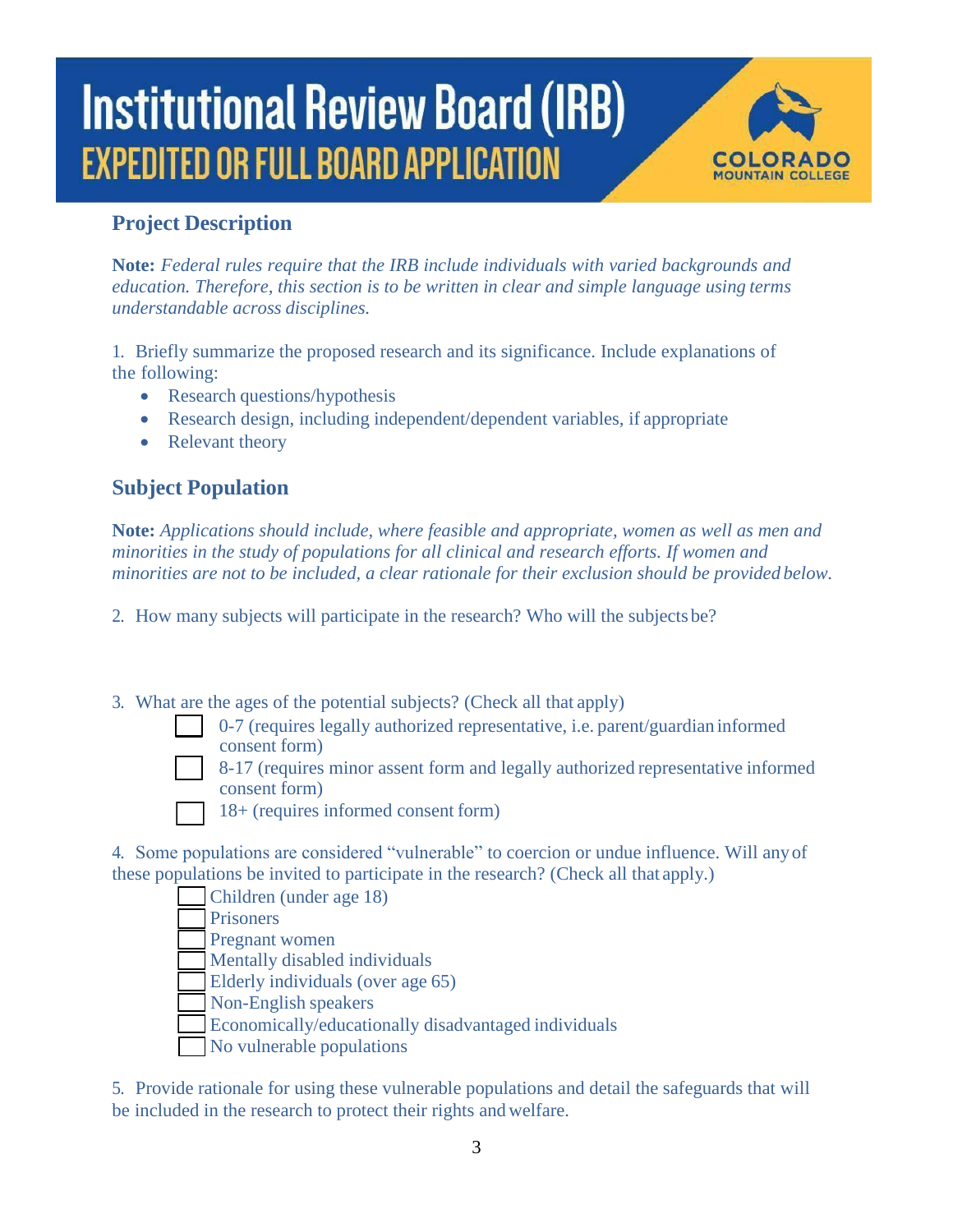

#### **Subject Identification and Recruitment**

6. How will potential subjects be identified? (Such as college classes, directories, clubs, etc.)

7. How will potential subjects be recruited? Attach a copy of advertisements, bulletin board notices, telephone scripts, and other recruitment materials. List these and provide attachments below. **Insert Documentation**

8. Provide written documentation of cooperation/permission from any individual or organization that assists you in identifying or recruiting subjects. List these and provide attachments below: **Insert Documentation**

9. Will subjects be compensated for participating in the research?  $Yes \Box No \Box$ If so, what kind of reward will be given and when will the subjects receive compensation?

#### **Methods and Procedures**

10. Describe the research procedures and list tasks/activities that subjects will be asked to complete.

11. Describe the various materials and equipment (videotape, audiotape, etc.) that will be used. Attach a copy of surveys, interview questions, handouts, etc. to your application. List these and provide attachments below. **Insert Documentation**

12. How will data be collected, recorded, and stored? Describe in detail the program/software/ survey technology if using a web-based survey and how subject identity will be protected.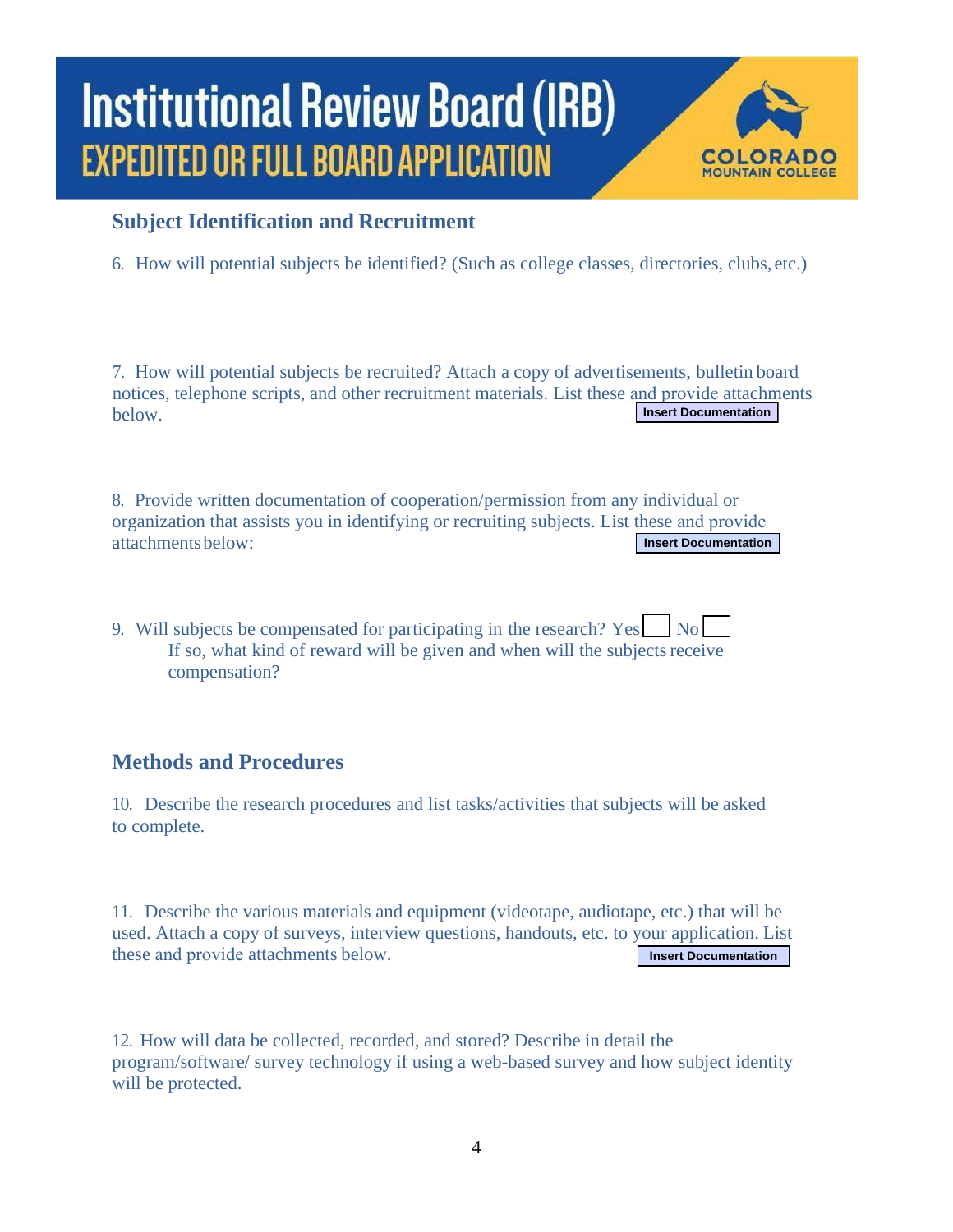

13. Will the data include names or other identifiers? Yes No If yes, how will it be secured and who will have access to it?

If codes are assigned to data, who will secure and maintain the code list?

14. The raw data and coding key from this research will be destroyed When the study is complete Within three (3) years Other:

Provide rationale for length of time:

#### **Risks and Benefits**

**Note:** *Minimal risk is defined as that in which the harm or discomfort anticipated in the research is no greater than that encountered in daily life or during routine physical/psychological examinations or tests.*

15. Will the research present more than minimal risk to subjects? Yes  $\vert$  No

16. Describe the actual and potential risks, discomforts and inconveniences for the subjects.

17. What precautions will be taken to minimize or prevent potential risks, inconveniences, and discomforts (anonymous data collection, emergency response, etc.)?

18. What potential benefits, if any, may subjects receive as a result of participating in the research? Compensation, monetary or otherwise, should not be listed as a benefit.

19. What potential benefits to society may be expected from this research?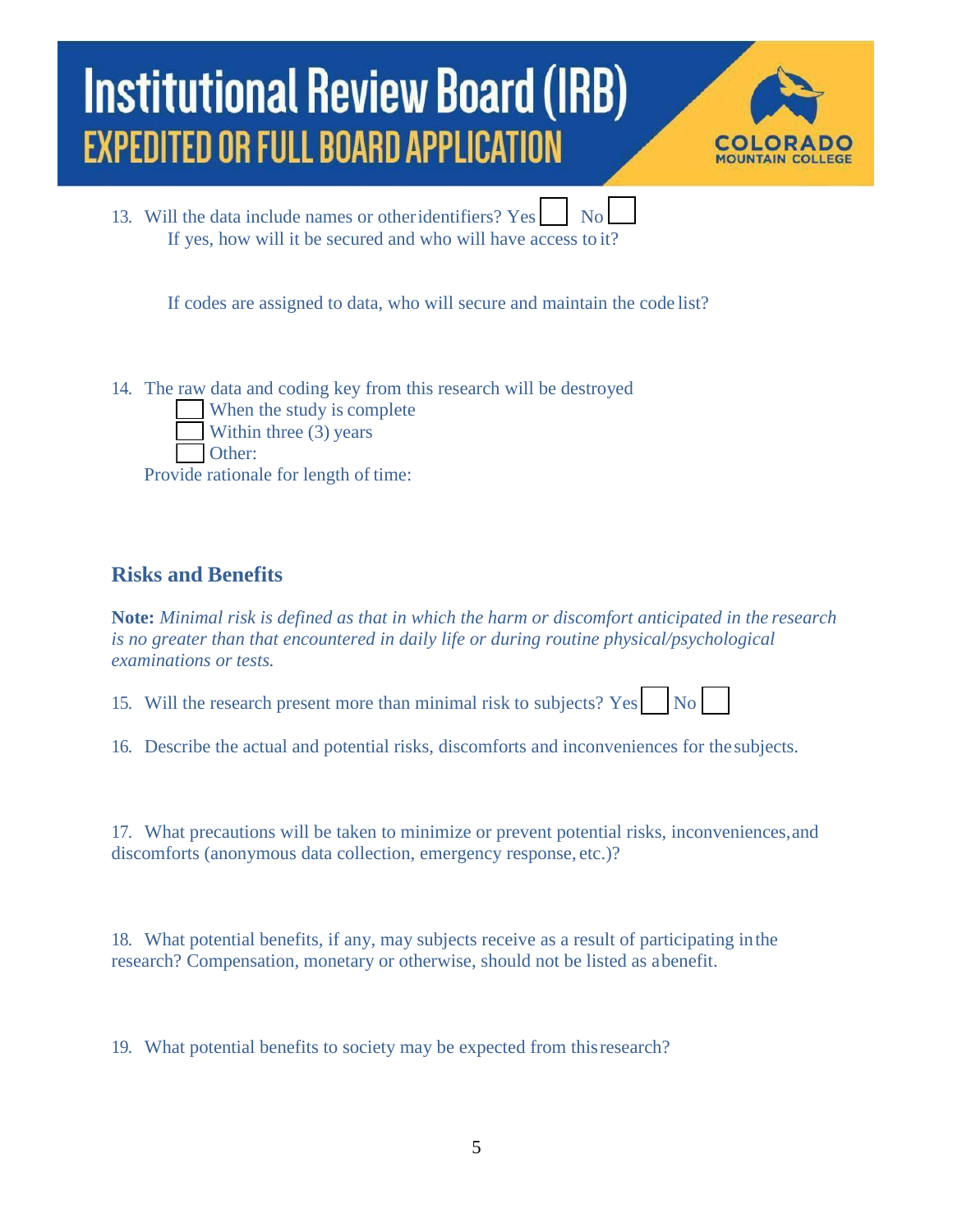

### **Informed Consent**

**Note:** *Informed consent is a process that begins when you are planning your research and continues throughout the project. Typically, it involves:*

- Presenting information that enables an individual to knowledgeably and voluntarily decide whether or not to participate in the research
- Documenting consent with a written form signed by the subject *secured and maintained for three (3) years unless otherwise stipulated by the IRB.*
- Responding to the subject's questions/concerns during the research and communicating any new findings that may affect the subject's willingness to continue participating.

**Insert Form** 20. See the Sample Consent Form to use as a template. Indicate which consent documents will be used and attach a copy of each.

A signed informed consent form.

\_ A signed legally authorized representative informed consent form.

\_ A signed child assent form.

21. Describe the procedures that will be used to obtain informed consent and child assent, if applicable.

22. If deceptive techniques will be used in the study, how will subjects be misled during the informed consent process (what information will be withheld or what false information will be provided)? Describe when and how this deception will be revealed to subjects and provide a copy of the oral or written debriefing statement.

**Insert Form**

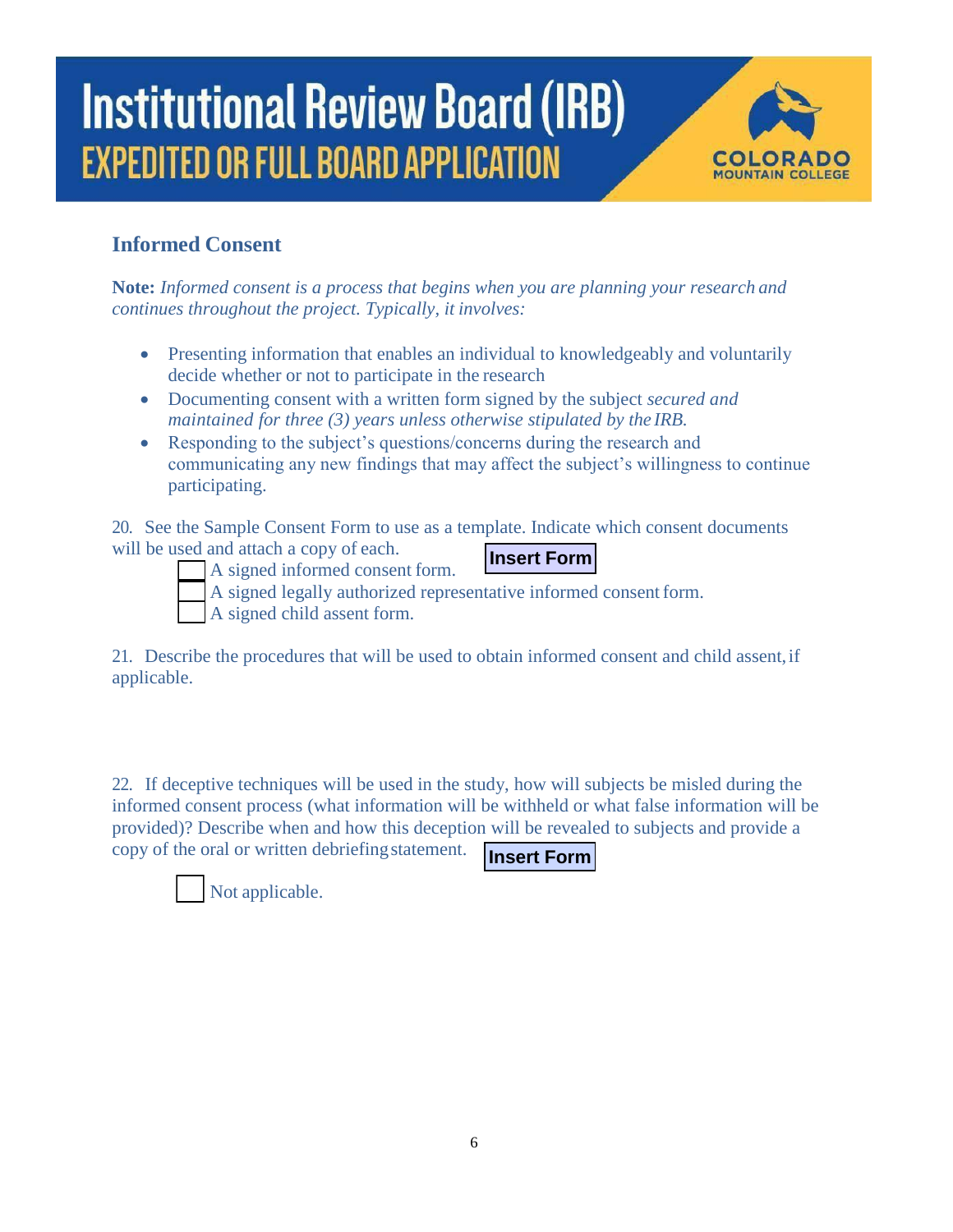

**Training Documentation: Please provide a copy of your Certificate of Completion from CITI (Collaborative Institutional Training Initiative) for the required ethics training: https:// www.citiprogram.org/members/index.cfm?pageID=50.**

#### **Certification Statement By signing below, I certify/agree:**

- I have read and will comply with the CMC IRB Policies and Procedures Manual.
- I will conduct the research in accordance with the highest ethical and professional standard.
- I will conduct the research in accordance with all submitted statements, except when changes are needed to eliminate an immediate, apparent hazard to subjects.
- I will obtain written approval of significant deviations from the originally approved protocol or consent document(s) prior to making any changes.
- I will promptly report to the IRB unexpected or otherwise significant adverse events that occur in the course of the research. I will make reasonable effort to alleviate the effects of adverse events.
- I will not enroll any individual into this research study until I obtain appropriate written informed consent.
- I will report to the IRB and the subjects any significant new findings that develop during the course of the study that may affect the risks and benefits to subjects.
- I will use an informed consent process when required that ensures that potential research subjects fully understand the purpose of the research study, the nature of the procedures they are asked to undergo, the potential risks of these procedures, and their rights as a study volunteer. I will ensure that co-investigators and other assisting with the research are fully informed of theseprocedures.
- I will not begin any part of the research until final written approval is granted.
- Approval is in effect for one year unless otherwise indicated. The research is subject to continuing review and approval. I will comply promptly with IRB requests to report on the status of the study.
- I will keep records of this research, data, outcomes, and adverse effects to permit ongoing assessment of risks and benefits to participants.
- The information in this application is correct.